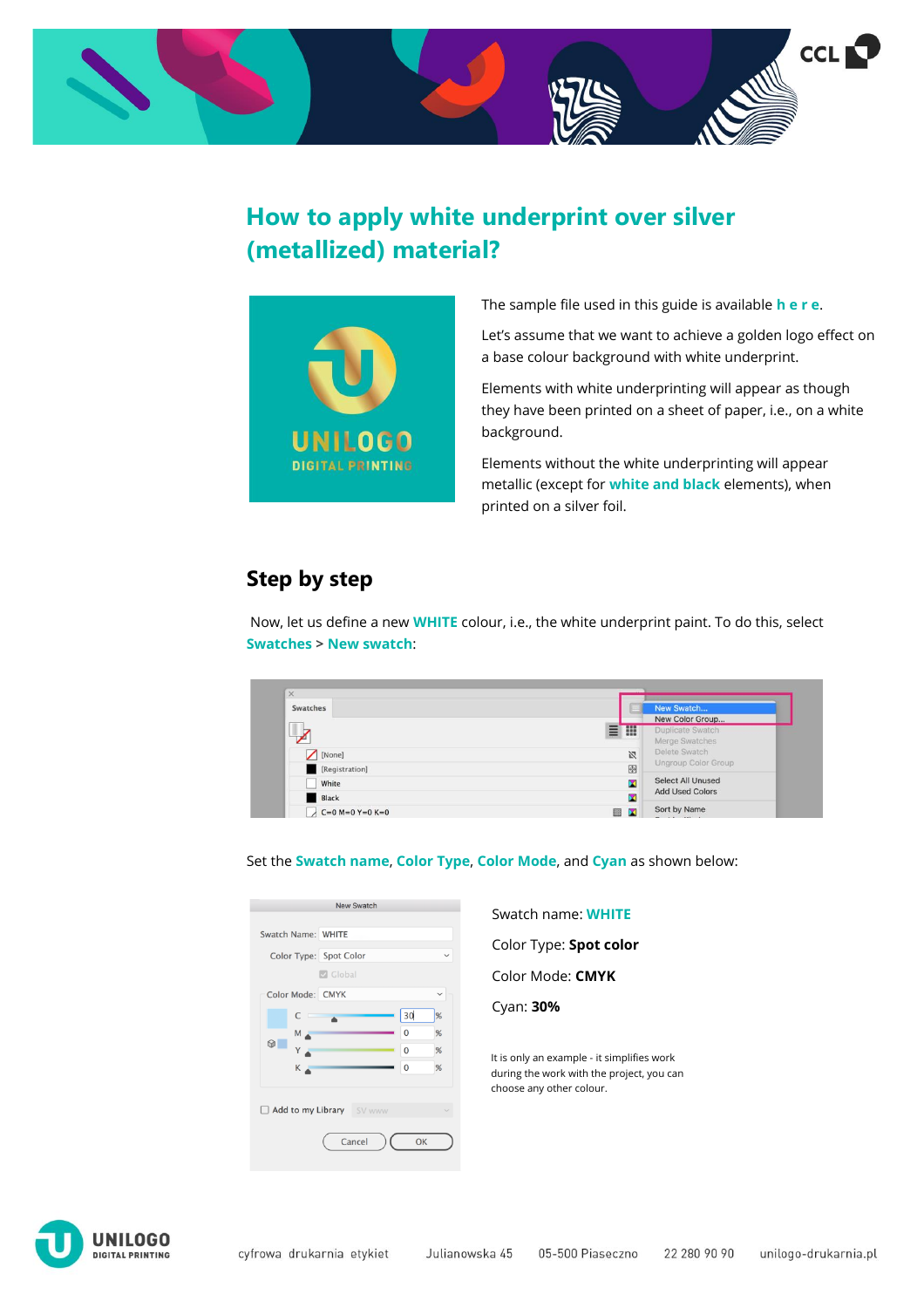

Let now assume that we want to achieve a gilded logotype effect on a silver foil. For this, select the object that is going to have the metallic look and set the fill to the desired shade of yellow in the **Color** tab. It will appear gold when printed over a metallic surface with no underprint.



Next, copy the background and paste it above to a new layer. Fill it with the newly defined **WHITE** colour.

To prevent the **WHITE** object from covering the background colour, set it to **Overprint fill**.

| $_{\odot}$<br>$\circledcirc$                                | $\times$<br>Layers<br>$\odot$<br>$\hat{\mathbf{n}}$<br>logo<br>$\rightarrow$<br>O<br>background copy<br>$\odot$<br>$\,$<br>$\theta$<br>$\odot$<br>background<br>$\rightarrow$ |           |            |     | $\ll$<br>$\equiv$<br>$\circ$<br>$\circ$<br>$\circ$                        |
|-------------------------------------------------------------|-------------------------------------------------------------------------------------------------------------------------------------------------------------------------------|-----------|------------|-----|---------------------------------------------------------------------------|
| <b>DIGITAL PRINTING</b><br>$\circledcirc$<br>$\circledcirc$ | 3 Layers<br>Swatches<br><b>WHITE</b><br>$\lambda$<br>Новый образец градиента 119<br>ш                                                                                         | $C_1$ $Q$ | 届          | 明 理 | 面<br>三<br>$\qquad \qquad \blacksquare$<br>$\equiv$<br><b>DE</b><br>$\sim$ |
|                                                             | 题<br>$\ll$<br>II.<br><b>TRIBUILITY</b>                                                                                                                                        |           | 图, 图 编 司 自 |     |                                                                           |
|                                                             | $\times$<br>$\ll$<br><b>C</b> Attributes<br>$\equiv$<br>Overprint Fill<br>Overprint Stroke                                                                                    |           |            |     |                                                                           |

Finally, check whether the design is correct (i.e., whether the desired elements appear metallic) by selecting **Separations preview** item.